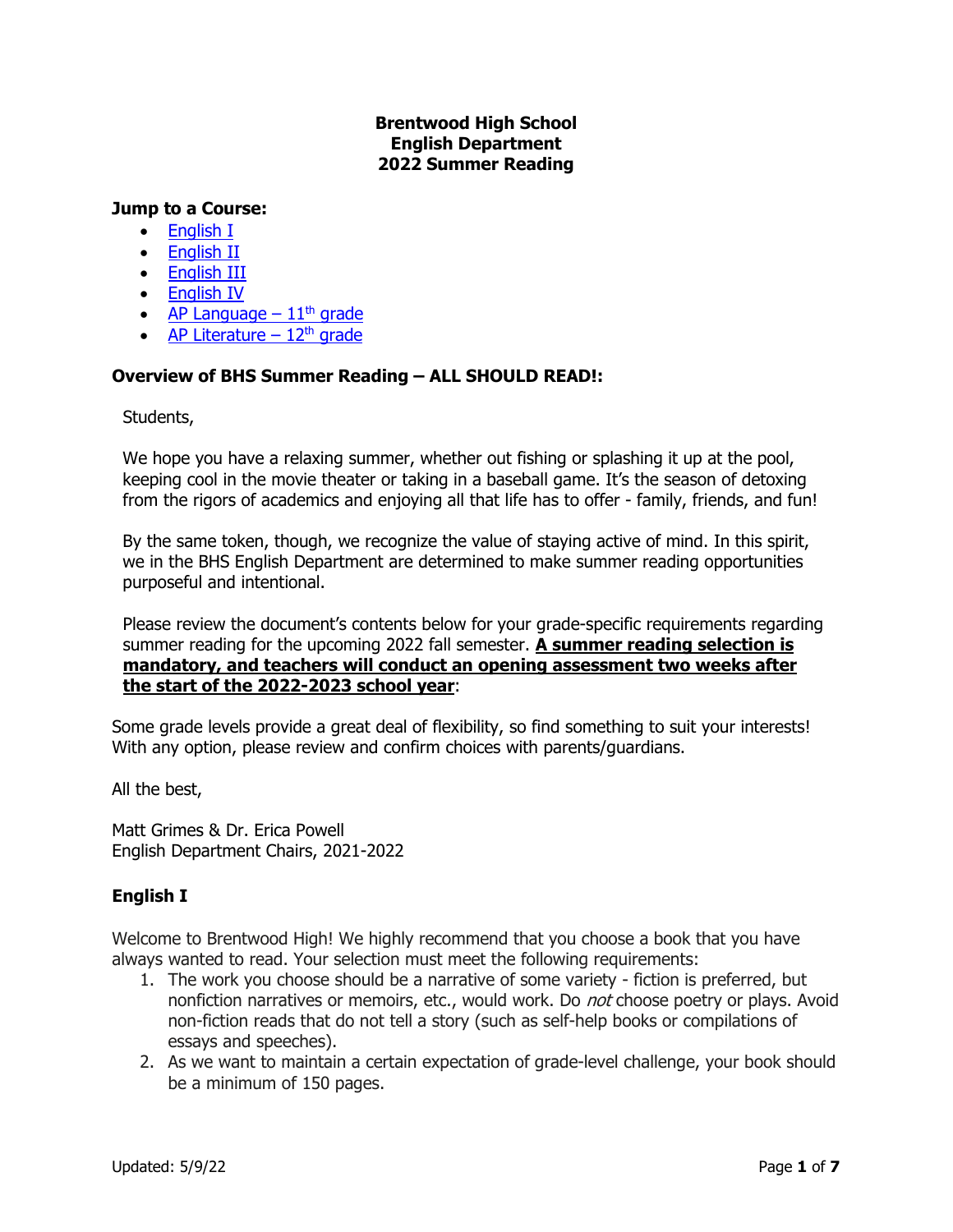3. Additionally, your book should have a lexile level of 800 or more (or as close to that number as possible). You can use this website to see if your book has an appropriate lexile level: [Lexile Find a Book site](https://hub.lexile.com/find-a-book/book-results) 

Ask a parent, grandparent, teacher, or friend what their favorite books are to get some ideas. We want you to be inspired as well as to read something that will be meaningful and relevant to you.

Still looking for ideas on what to read? Here are a few suggestions from our freshman teachers:

- Little Women by Louisa May Alcott (1300 L)
- Pride and Prejudice by Jane Austen (1050-1190 L)
- Friday Night Lights by H.G. Bissinger (1220 L)
- Great Expectations by Charles Dickens (1090-1150 L)
- The Hound of the Baskervilles by Sir Arthur Conan Doyle (various choose an appropriate edition)
- The Princess Bride by William Golding (860 L)
- Paper Towns by John Greene (850 L)

### **Please DO NOT READ from the following works/WCS protected titles that likely will be covered in class:**

- Lord of the Flies by William Golding
- The Odyssey by Homer
- A Separate Peace by John Knowles
- Animal Farm by George Orwell
- Romeo and Juliet by William Shakespeare
- Of Mice and Men by John Steinbeck
- American Born Chinese by Gene Luen Yang

Good luck with your search, and have fun reading!

Thanks, BHS Freshman English Teachers – the best group in town!

# <span id="page-1-0"></span>**English II**

Congrats! You made it through your freshman year! You're well on your way through your high school career, and we want to make sure you don't "turn off" completely during the summer. For this reason, we are requiring students to read one novel that fulfills the following requirements:

- The book should be approximately on the 850 lexile level or higher. You can use the following site to guide your selection - [Lexile Find a Book site](https://hub.lexile.com/find-a-book/book-results)
- The book should be a minimum of 200 pages.
- The book should be narrative in nature. That means it is *not* a collection of short stories or a self-help book or anything of that sort. Pay attention to your selection!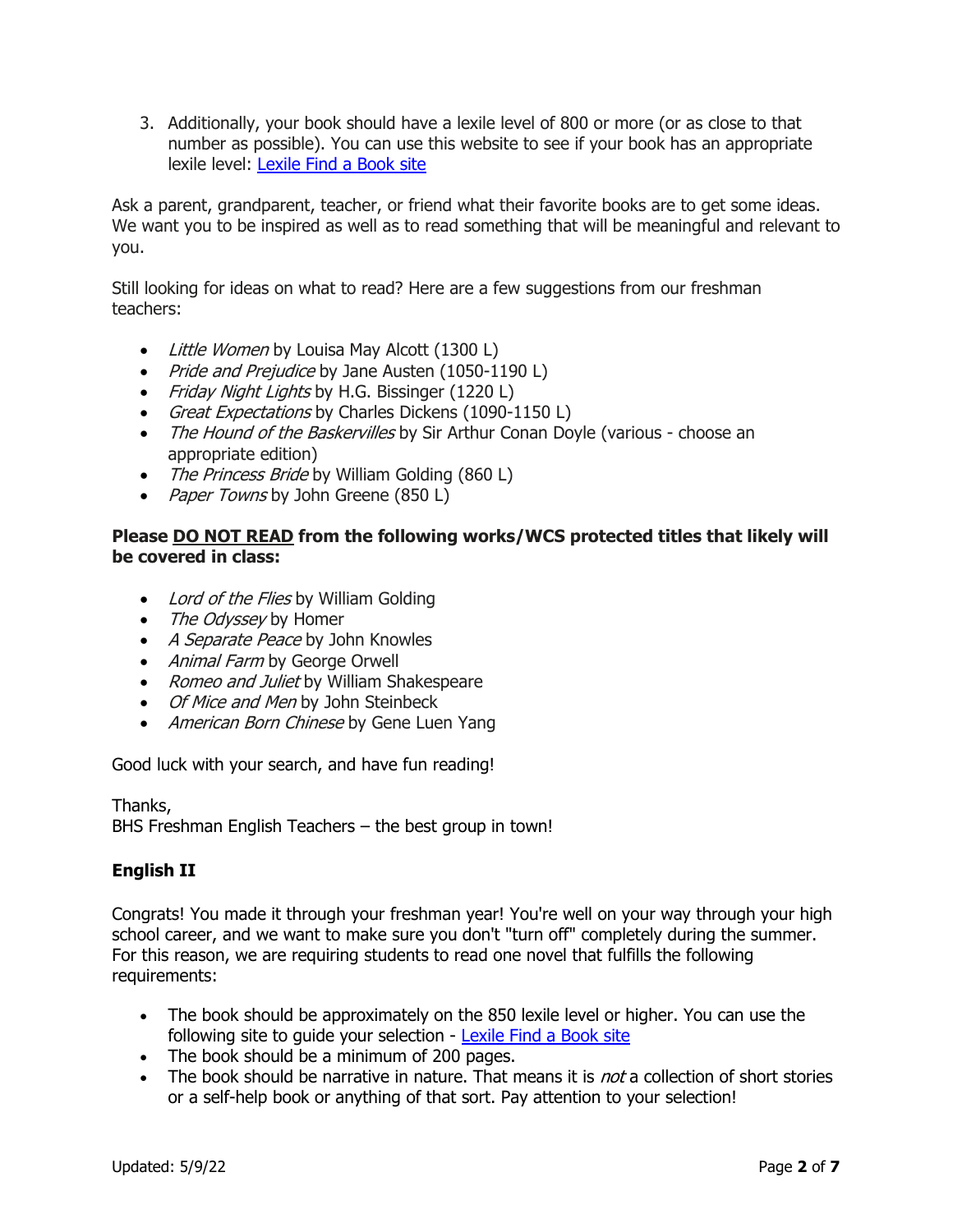In an effort to make summer reading more accessible to a broad range of readers, we've selected a number of books that we feel will engage you both academically and personally. Though you may choose your own novel, here are some suggestions from the Sophomore English teachers:

- In the Time of Butterflies by Julia Alvarez (910 L)
- A Long Way Gone: Memoir of a Boy Soldier by Ishmael Beah (920 L)
- Wuthering Heights by Emily Bronte (960 L)
- The Alchemist by Paulo Coehlo (910 L)
- Dune by Frank Herbert (800 L)
- Rebecca by Daphne du Maurier (880 L)
- Blindness by Jose Saramango (NP)
- *Just Mercy* by Bryan Stevenson (1130 L)
- The Joy Luck Club by Amy Tan (930 L)
- The Hobbit by J.R.R. Tolkien (1000 L)
- The Invisible Man by H.G. Wells (980 L)

The following are novels and plays you are likely read next year at BHS - these are books you should **not** read this summer:

- All the Light We Cannot See by Anthony Doerr
- 1984 by George Orwell
- Twelve Angry Men by Reginald Rose
- Any text by William Shakespeare
- *Dracula* by Bram Stoker

As you move toward adulthood and college, we on the sophomore team wanted to invigorate the chore of summer reading with a wide array of experiences and ideas. We recognize, though, that not all books "work" for all students; some content or themes may reach beyond an individual's or a family's comfort zone. Again, as long as your book meets the criteria outlined, you are good to go!

Your assignment upon returning to school will bridge from last year's freshman task - a onepager digest of information - while building on rigor and challenge with a writing component that asks you to synthesize ideas and opinions of your own.

Though it is not a requirement, it is highly recommended that you take notes or annotations in your novel prior to the school's start date. This will help you to get back into the swing of things and to refine skills that may have gone dormant over the summer.

See you in the fall!

BHS Sophomore English Team

#### <span id="page-2-0"></span>**English III**

Welcome to English III! While we hope your summer is productive recreationally, we also want to get ready for 2022-2023. We plan to build from the skills gained during freshman and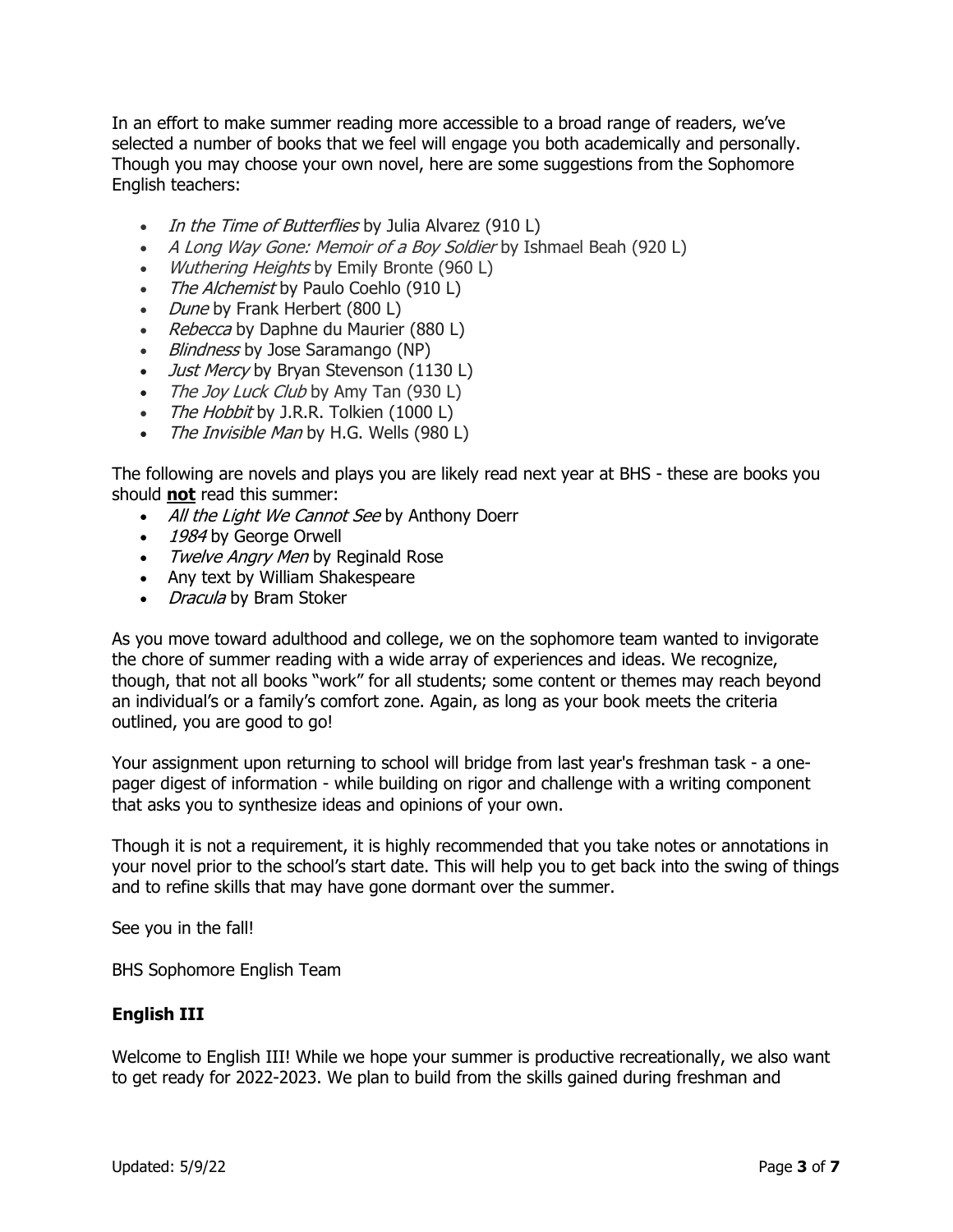sophomore years to prepare you for a variety of writing possibilities, including the college essay at the end of the school year.

For your summer reading, you must **read one book** by Friday, August 19th, that meets the following criteria:

- 1. The book should be narrative literature in nature no books of poetry, nonfiction, or plays.
- 2. The book must be written by an American author do your homework!
- 3. The book should have an approximate lexile level of 900 L. The [Lexile Find a Book site](https://hub.lexile.com/find-a-book/book-results) can help you out.
- 4. The book cannot be one read from a previous year of school. Branch out and try something new that interests you.

If your novel fits the bill, congrats! Should you have any questions, please visit the faculty page on the BHS website and email any of us. We'll be glad to help you out. Below is a list to get started if you're having trouble finding a suitable selection:

- A Visit from the Goon Squad by Jennifer Egan (1010 L)
- Absalom, Absalom! by William Faulkner (1070 L)
- This Side of Paradise by F. Scott Fitzgerald (1070 L)
- The Legend of Sleepy Hollow and Other Stories by Washington Irving (1380 L)
- One Flew Over the Cuckoo's Nest by Ken Kesey (1050 L)
- Moby-Dick by Herman Melville (1150 L)
- The Jungle by Upton Sinclair (1170 L)
- Uncle Tom's Cabin by Harriet Beecher Stowe (1050 L)
- *Black Boy* by Richard Wright (950 L)

We hope you choose something that works for you. See you in August!

BHS Junior English Teachers

#### <span id="page-3-0"></span>**English IV Standard and Honors:**

Welcome to English IV! The following task applies to both standard and honors sections, so if that's you, you're in the right spot!

We love reading; we *want* you to read. However, we recognize that your plans post-BHS may be of higher priority. For this reason, **we ask you to read this PDF of college essays** [\(https://www.oceanedco.com/wp-content/uploads/2016/09/essays-that-worked.pdf\)](https://www.oceanedco.com/wp-content/uploads/2016/09/essays-that-worked.pdf) as planning for the first weeks of school. Our aim is to compile what is most helpful and most beneficial for the majority of our students moving forward, and this seems like a good starting point.

Our goal is to have students produce a rough draft college essay by **Monday, August 29th.** If you are not seeking to pursue entry at a college or university, we will craft an individual product that works for your purposes when you arrive to school in August.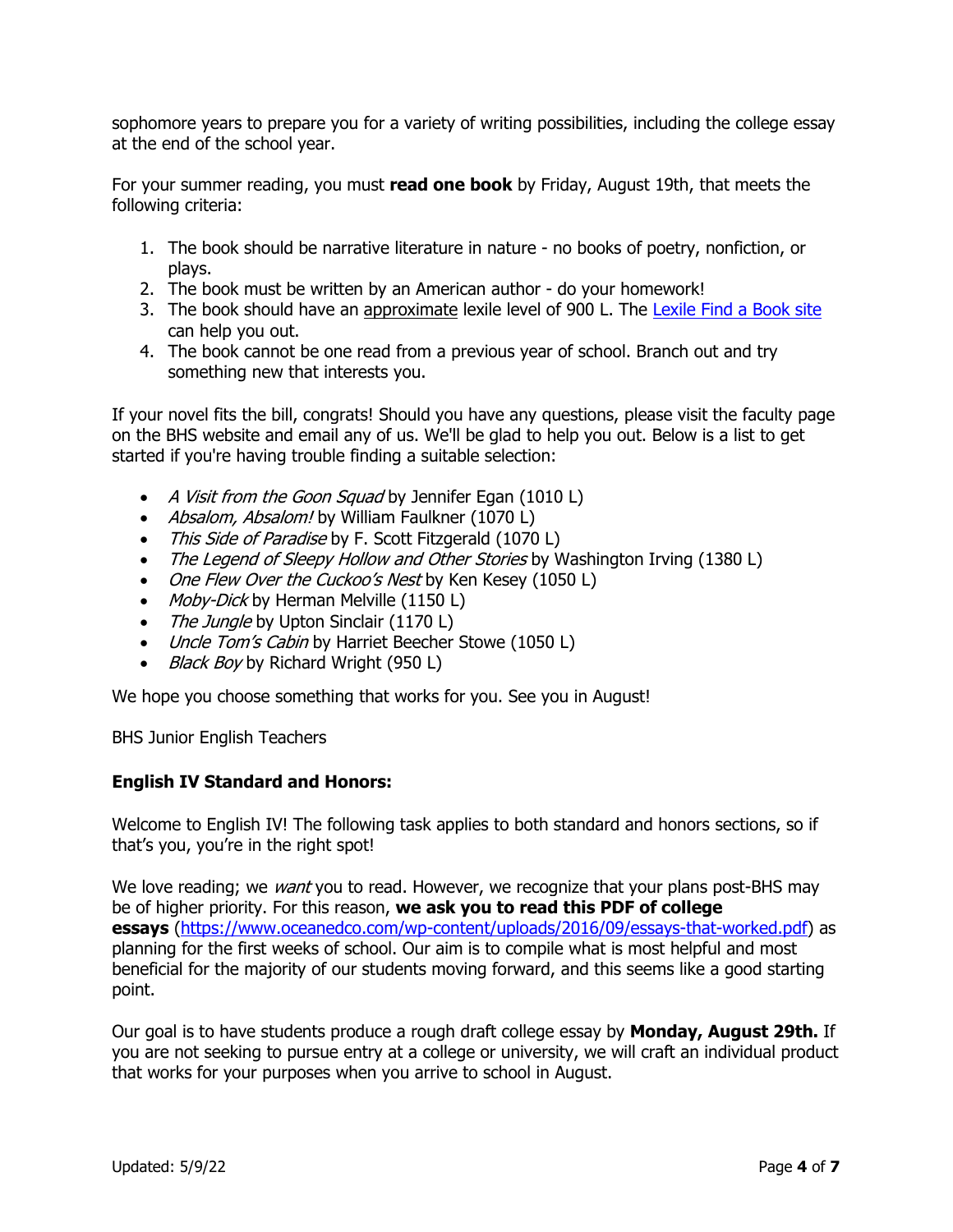We've included Common Application essay prompts for the 2022-2023 school year below. These might be useful for those wanting to get an early jump on writing!

Looking forward to seeing you for the final countdown to graduation!

All the best, BHS Senior English Teachers

### **Common App Topics and Prompts, 2022-2023**

- 1. Some students have a background, identity, interest, or talent that is so meaningful they believe their application would be incomplete without it. If this sounds like you, then please share your story.
- 2. The lessons we take from obstacles we encounter can be fundamental to later success. Recount a time when you faced a challenge, setback, or failure. How did it affect you, and what did you learn from the experience?
- 3. Reflect on a time when you questioned or challenged a belief or idea. What prompted your thinking? What was the outcome?
- 4. Reflect on something that someone has done for you that has made you happy or thankful in a surprising way. How has this gratitude affected or motivated you?
- 5. Discuss an accomplishment, event, or realization that sparked a period of personal growth and a new understanding of yourself or others.
- 6. Describe a topic, idea, or concept you find so engaging that it makes you lose all track of time. Why does it captivate you? What or who do you turn to when you want to learn more?
- 7. Share an essay on any topic of your choice. It can be one you've already written, one that responds to a different prompt, or one of your own design.

# <span id="page-4-0"></span>**AP Language – 11th grade**

Overview: In AP Language, the primary focus is nonfiction essay writing—both personal and formal types and in a variety of genres (political, biographical, autobiographical, philosophical, ethical, etc.). Your test in May will challenge you in both analyzing the content of and the rhetorical strategies used within a variety of formal and informal nonfiction essays. The test will also ask you to compose three one-draft essays: one prompt will require you to synthesize several sources into an argument-persuasion formal essay addressing a current issue; a second prompt will ask you to analyze the argument and rhetorical strategies used within a specified text; a third prompt will give you an opportunity to write a personal essay, reacting to an abstract idea, in which you provide the specific and appropriate evidence in defense of your argument.

However, since this class is taken during your third year of high school, the course takes the place of English III, which traditionally uses a survey of American literature as the foundation for literary studies. Knowing that you will return to literature as the foundation for discussion during your senior year (usually AP Literature and Composition), we will include within our AP Language curriculum highlights of the American literary canon that are typically included within the AP Literature and Composition exam.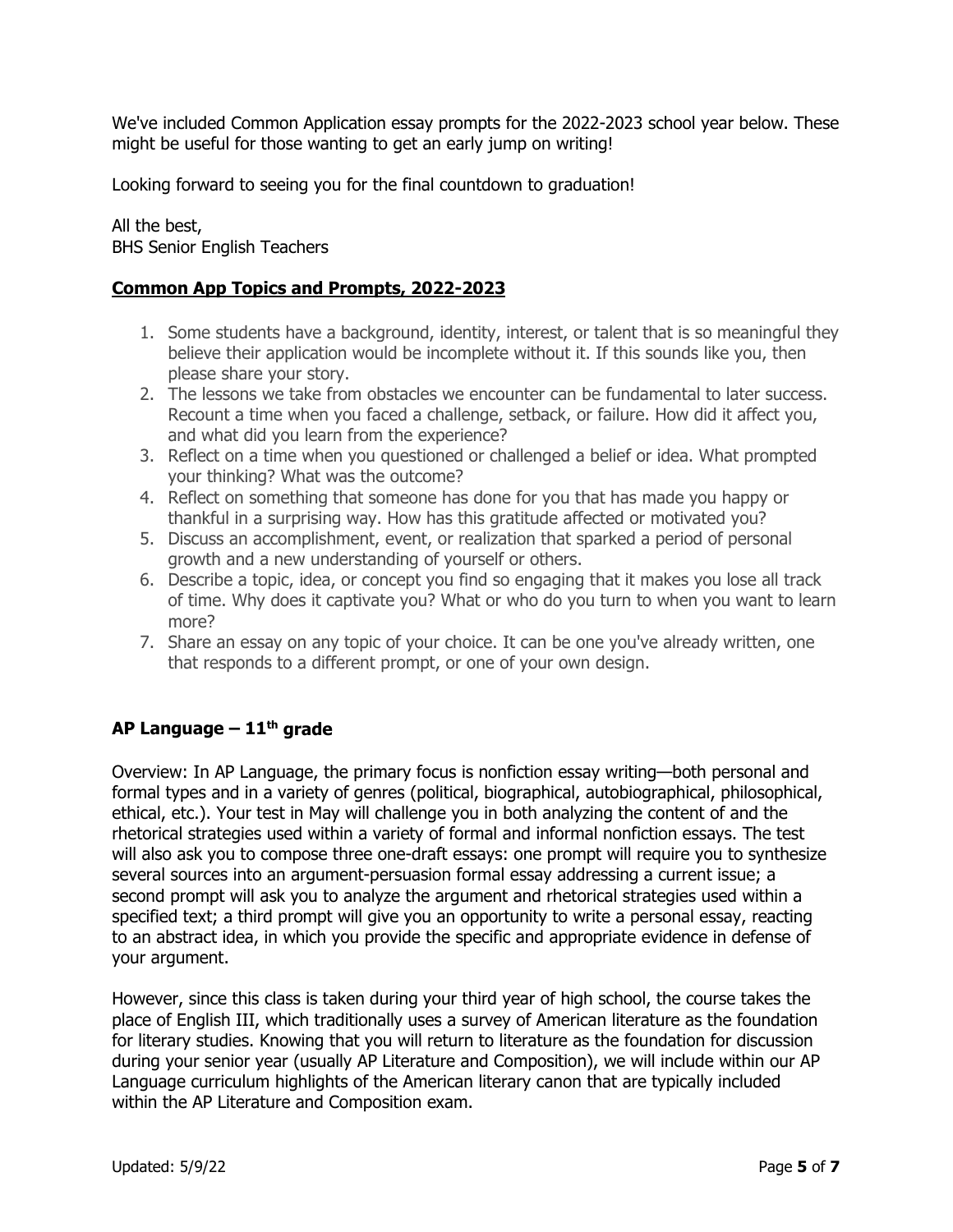Summer reading selection reflects this two-tier focus of AP Language and Composition.

**Assignment**: You will read two selections this summer: an archetypical American novel, and one text from what is often called the "other literature," that is the nonfiction genre. The assigned texts are:

- 1. *Ethan Frome* by Edith Wharton AND
- 2. Tuesdays with Morrie: An Old Man, a Young man, and Life's Greatest Lesson by Mitch Albom

You will need to procure your own copies, for in this class we practice annotating texts requiring you to write, in blue or black ink, and within the margins, your reactions to the text. Your annotations prove that you have been involved intellectually with the text and the ideas. Do not expect your annotations to be perfect or sophisticated yet; but instead, strive to get involved in the intellectual journey and to record your involvement by your annotations. Your annotating skills will improve as the year progresses. This is just the start of your AP Language journey, for as the father of personal essay writing, Michel de Montaigne, explains: annotations are the record of your understanding at the time of the reading—more valuable than the actual text being annotated. As a reward for making sincere efforts to annotate your reactions, these texts will be submitted for an annotation grade.

So, what do you annotate? Reactions. Your reactions. Your reactions to character comments, use of symbols, settings, conflicts, aphorisms, reflections, possible themes, editorial comments of the narrator. Your annotations should not be summaries, but reflections, references, observations, personal epiphanies. In other words, they are an ink trail of your interaction with and analysis of the texts. Annotating is a key skill for optimal success in this class and in your future collegiate studies.

Be prepared to discuss these texts during the first two weeks of school, to beef up your annotations, and to both answer multiple-choice questions and write a variety of essays (like those described in the above "Overview") addressing the rhetorical strategies, points of view, and abstract truths of the selected works.

Note Bene: The father of the personal essay, Michel de Montaigne, treasured his annotations more than the text, because his annotations were a record of his perceptions and his sense of truth at the time of the reading. Let your annotations do and be the same for you—a record of your mental journey.

# <span id="page-5-0"></span>**AP Literature – 12th grade**

#### **Required Readings and Assignments:**

**A. Purchase, read, and annotate** Never Let Me Go **by Kazuo Ishiguro** Beginning Monday, August 22<sup>nd</sup>, we will begin discussions on *Never Let Me Go*, a 2005 dystopian exploration of morals, ethics, and humanity set at a private